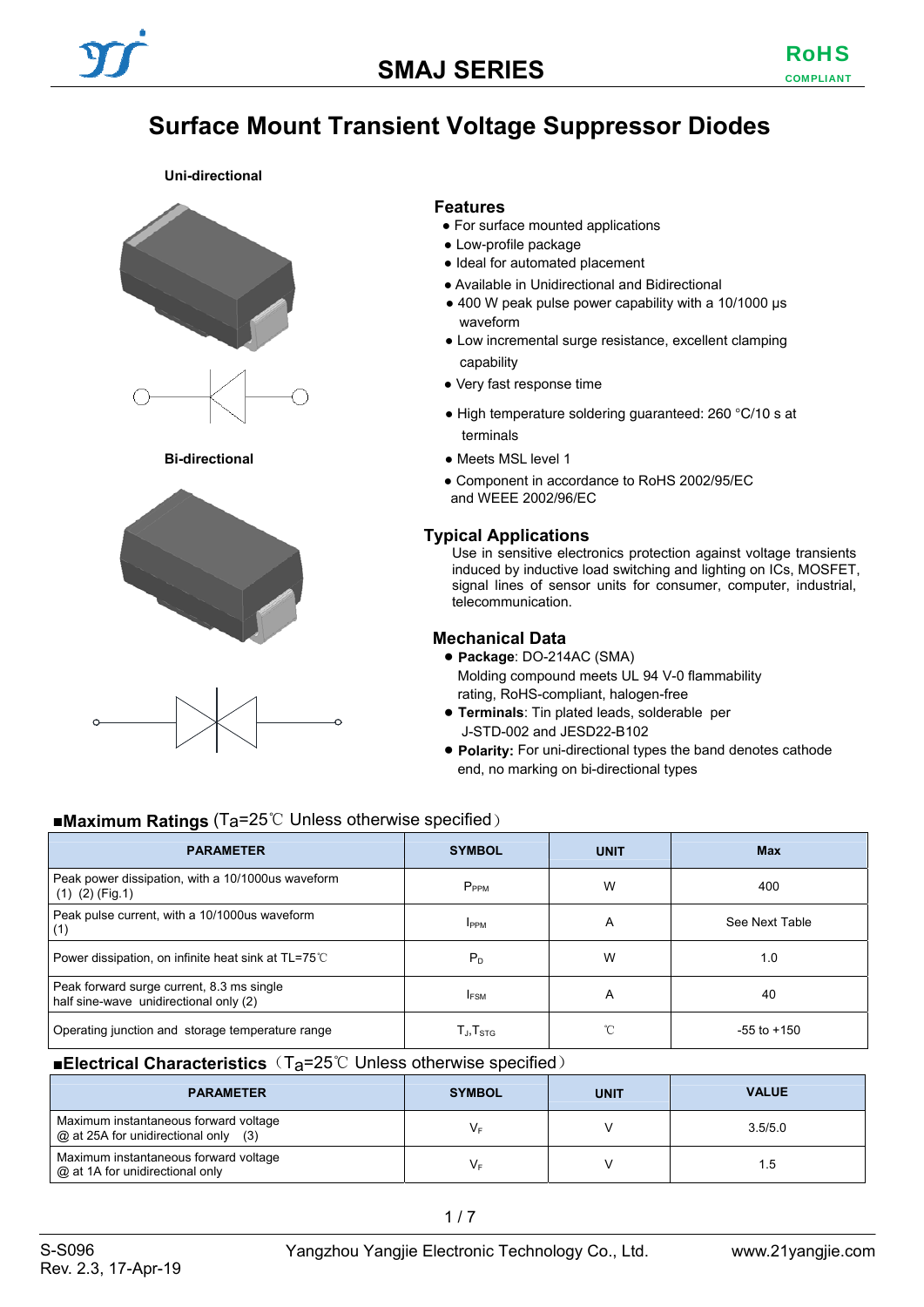## **SMAJ SERIES**

### ■**Thermal Characteristics** (T<sub>a</sub>=25℃ Unless otherwise specified)

| <b>PARAMETER</b>            | <b>SYMBOL</b>                    | <b>UNIT</b>    | <b>Conditions</b>   | <b>VALUE</b> |
|-----------------------------|----------------------------------|----------------|---------------------|--------------|
|                             | $\mathsf{R}_{\theta\mathsf{JL}}$ | $^{\circ}$ C/W | junction to lead    | 30           |
| Thermal resistance(Typical) | $R_{\theta$ JA                   | $^{\circ}$ C/W | junction to ambient | 120          |

Notes:

(1) Non-repetitive current pulse, per Fig. 3 and derated above  $T_A$ = 25 °C per Fig.2.

(2) Mounted on 0.2 x 0.2" (5.0 x 5.0 mm) copper pads to each terminal

(3) V<sub>F</sub><3.5V for devices of V<sub>BR</sub><200V and V<sub>F</sub><5.0V for devices of V<sub>BR</sub>>201V

### ■**Electrical Characteristics** (T<sub>a</sub>=25℃ Unless otherwise specified)

| <b>Part Number</b> | <b>Part Number</b> |        | Breakdown Voltage V <sub>BR</sub> @I <sub>T</sub> |                 | <b>Maximum</b><br><b>Working Peak</b><br><b>Reverse Leakage</b><br><b>Reverse Voltage</b> | <b>Maximum</b><br><b>Reverse Surge</b> | <b>Maximum</b><br>Clamping<br><b>Voltage Vc</b> |                     |
|--------------------|--------------------|--------|---------------------------------------------------|-----------------|-------------------------------------------------------------------------------------------|----------------------------------------|-------------------------------------------------|---------------------|
| (Uni)              | (Bi)               | Min(V) | Max(V)                                            | $I_T^{(4)}(mA)$ | $I_R$ <sup>(6)</sup> $\oslash$ V <sub>RWM</sub><br>$(\mu A)$                              | $V_{RWM} (V)$                          | Current I <sub>PP</sub> <sup>(5)</sup><br>(A)   | $@$ $I_{PP}$<br>(V) |
| <b>SMAJ5.0</b>     | SMAJ5.0C           | 6.40   | 7.30                                              | 10              | 800                                                                                       | 5.0                                    | 41.67                                           | 9.6                 |
| SMAJ5.0A           | SMAJ5.0CA          | 6.40   | 7.07                                              | 10              | 800                                                                                       | 5.0                                    | 43.38                                           | 9.2                 |
| SMAJ6.0            | SMAJ6.0C           | 6.67   | 8.15                                              | 10              | 800                                                                                       | 6.0                                    | 35.09                                           | 11.4                |
| SMAJ6.0A           | SMAJ6.0CA          | 6.67   | 7.37                                              | 10              | 800                                                                                       | 6.0                                    | 38.83                                           | 10.3                |
| <b>SMAJ6.5</b>     | SMAJ6.5C           | 7.22   | 8.82                                              | 10              | 500                                                                                       | 6.5                                    | 32.52                                           | 12.3                |
| SMAJ6.5A           | SMAJ6.5CA          | 7.22   | 7.98                                              | 10              | 500                                                                                       | 6.5                                    | 35.71                                           | 11.2                |
| SMAJ7.0            | SMAJ7.0C           | 7.78   | 9.51                                              | 10              | 200                                                                                       | 7.0                                    | 30.08                                           | 13.3                |
| SMAJ7.0A           | SMAJ7.0CA          | 7.78   | 8.60                                              | 10              | 200                                                                                       | 7.0                                    | 33.33                                           | 12.0                |
| SMAJ7.5            | SMAJ7.5C           | 8.33   | 10.20                                             | 1               | 100                                                                                       | 7.5                                    | 27.97                                           | 14.3                |
| SMAJ7.5A           | SMAJ7.5CA          | 8.33   | 9.21                                              | $\mathbf{1}$    | 100                                                                                       | 7.5                                    | 31.01                                           | 12.9                |
| SMAJ8.0            | SMAJ8.0C           | 8.89   | 10.90                                             | 1               | 50                                                                                        | 8.0                                    | 26.67                                           | 15.0                |
| SMAJ8.0A           | SMAJ8.0CA          | 8.89   | 9.83                                              | 1               | 50                                                                                        | 8.0                                    | 29.41                                           | 13.6                |
| <b>SMAJ8.5</b>     | SMAJ8.5C           | 9.44   | 11.50                                             | $\mathbf{1}$    | 10                                                                                        | 8.5                                    | 25.16                                           | 15.9                |
| SMAJ8.5A           | SMAJ8.5CA          | 9.44   | 10.40                                             | $\mathbf{1}$    | 10                                                                                        | 8.5                                    | 27.78                                           | 14.4                |
| SMAJ9.0            | SMAJ9.0C           | 10.00  | 12.20                                             | 1               | 5                                                                                         | 9.0                                    | 23.67                                           | 16.9                |
| SMAJ9.0A           | SMAJ9.0CA          | 10.00  | 11.10                                             | $\mathbf{1}$    | 5                                                                                         | 9.0                                    | 25.97                                           | 15.4                |
| SMAJ10             | SMAJ10C            | 11.10  | 13.60                                             | 1               | 5                                                                                         | 10.0                                   | 21.28                                           | 18.8                |
| SMAJ10A            | SMAJ10CA           | 11.10  | 12.30                                             | $\mathbf{1}$    | 5                                                                                         | 10.0                                   | 23.53                                           | 17.0                |
| SMAJ11             | SMAJ11C            | 12.20  | 14.90                                             | 1               | 5                                                                                         | 11.0                                   | 19.90                                           | 20.1                |
| SMAJ11A            | SMAJ11CA           | 12.20  | 13.50                                             | 1               | 5                                                                                         | 11.0                                   | 21.98                                           | 18.2                |
| SMAJ12             | SMAJ12C            | 13.30  | 16.30                                             | $\mathbf{1}$    | 5                                                                                         | 12.0                                   | 18.18                                           | 22.0                |
| SMAJ12A            | SMAJ12CA           | 13.30  | 14.70                                             | 1               | 5                                                                                         | 12.0                                   | 20.10                                           | 19.9                |
| SMAJ13             | SMAJ13C            | 14.40  | 17.60                                             | 1               | 5                                                                                         | 13.0                                   | 16.81                                           | 23.8                |
| SMAJ13A            | SMAJ13CA           | 14.40  | 15.90                                             | 1               | 5                                                                                         | 13.0                                   | 18.60                                           | 21.5                |
| SMAJ14             | SMAJ14C            | 15.60  | 19.10                                             | 1               | 5                                                                                         | 14.0                                   | 15.50                                           | 25.8                |
| SMAJ14A            | SMAJ14CA           | 15.60  | 17.20                                             | $\mathbf{1}$    | 5                                                                                         | 14.0                                   | 17.24                                           | 23.2                |
| SMAJ15             | SMAJ15C            | 16.70  | 20.40                                             | 1               | 5                                                                                         | 15.0                                   | 14.87                                           | 26.9                |
| SMAJ15A            | SMAJ15CA           | 16.70  | 18.50                                             | 1               | 5                                                                                         | 15.0                                   | 16.39                                           | 24.4                |

2 / 7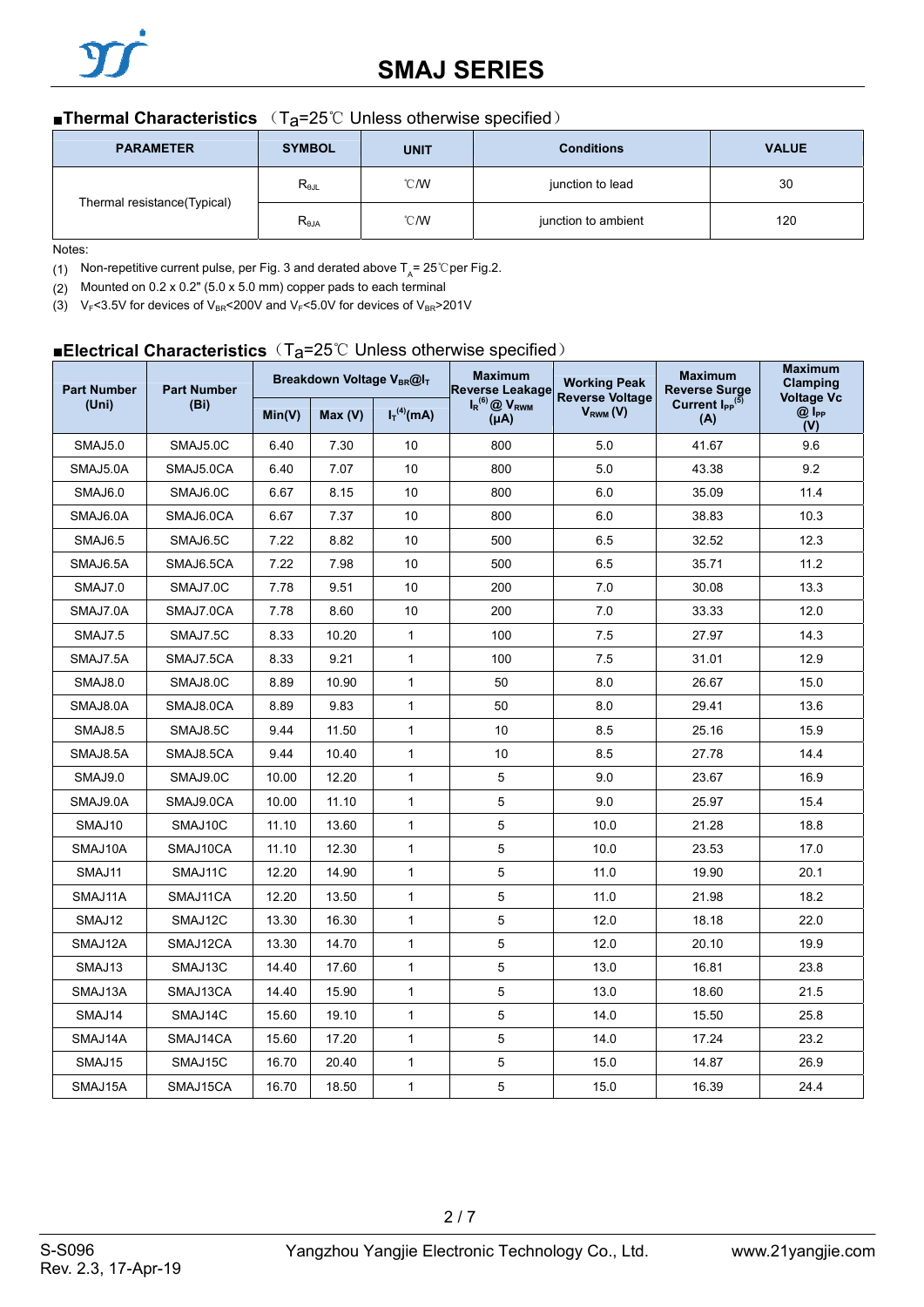## ■**Electrical Characteristics** (T<sub>a</sub>=25℃ Unless otherwise specified)

| <b>Part Number</b> | <b>Part Number</b> |        | Breakdown Voltage VBR@IT |                 | <b>Maximum</b><br><b>Working Peak</b><br><b>Reverse Leakage</b><br><b>Reverse Voltage</b> |               | <b>Maximum</b><br><b>Reverse Surge</b>        | <b>Maximum</b><br>Clamping<br><b>Voltage Vc</b> |
|--------------------|--------------------|--------|--------------------------|-----------------|-------------------------------------------------------------------------------------------|---------------|-----------------------------------------------|-------------------------------------------------|
| (Uni)              | (Bi)               | Min(V) | Max(V)                   | $I_T^{(4)}(mA)$ | $I_R$ <sup>(6)</sup> $\bigotimes$ $V_{RWM}$<br>$(\mu A)$                                  | $V_{RWM} (V)$ | Current I <sub>PP</sub> <sup>(5)</sup><br>(A) | $@I_{PP}$<br>(V)                                |
| SMAJ16             | SMAJ16C            | 17.80  | 21.80                    | 1               | 5                                                                                         | 16.0          | 13.89                                         | 28.8                                            |
| SMAJ16A            | SMAJ16CA           | 17.80  | 19.70                    | $\mathbf{1}$    | 5                                                                                         | 16.0          | 15.40                                         | 26.0                                            |
| SMAJ17             | SMAJ17C            | 18.90  | 23.10                    | 1               | 5                                                                                         | 17.0          | 13.11                                         | 30.5                                            |
| SMAJ17A            | SMAJ17CA           | 18.90  | 20.90                    | $\mathbf{1}$    | 5                                                                                         | 17.0          | 14.49                                         | 27.6                                            |
| SMAJ18             | SMAJ18C            | 20.00  | 24.40                    | 1               | 5                                                                                         | 18.0          | 12.42                                         | 32.2                                            |
| SMAJ18A            | SMAJ18CA           | 20.00  | 22.10                    | 1               | 5                                                                                         | 18.0          | 13.70                                         | 29.2                                            |
| SMAJ19             | SMAJ19C            | 21.10  | 25.70                    | 1               | 5                                                                                         | 19.0          | 11.76                                         | 34.0                                            |
| SMAJ19A            | SMAJ19CA           | 21.10  | 23.30                    | 1               | 5                                                                                         | 19.0          | 13.00                                         | 30.8                                            |
| SMAJ20             | SMAJ20C            | 22.20  | 27.10                    | 1               | 5                                                                                         | 20.0          | 11.17                                         | 35.8                                            |
| SMAJ20A            | SMAJ20CA           | 22.20  | 24.50                    | $\mathbf{1}$    | 5                                                                                         | 20.0          | 12.35                                         | 32.4                                            |
| SMAJ22             | SMAJ22C            | 24.40  | 29.80                    | $\mathbf{1}$    | 5                                                                                         | 22.0          | 10.15                                         | 39.4                                            |
| SMAJ22A            | SMAJ22CA           | 24.40  | 26.90                    | 1               | 5                                                                                         | 22.0          | 11.27                                         | 35.5                                            |
| SMAJ24             | SMAJ24C            | 26.70  | 32.60                    | 1               | 5                                                                                         | 24.0          | 9.30                                          | 43.0                                            |
| SMAJ24A            | SMAJ24CA           | 26.70  | 29.50                    | 1               | 5                                                                                         | 24.0          | 10.28                                         | 38.9                                            |
| SMAJ26             | SMAJ26C            | 28.90  | 35.30                    | 1               | 5                                                                                         | 26.0          | 8.58                                          | 46.6                                            |
| SMAJ26A            | SMAJ26CA           | 28.90  | 31.90                    | $\mathbf{1}$    | 5                                                                                         | 26.0          | 9.50                                          | 42.1                                            |
| SMAJ28             | SMAJ28C            | 31.10  | 38.00                    | 1               | 5                                                                                         | 28.0          | 8.00                                          | 50.0                                            |
| SMAJ28A            | SMAJ28CA           | 31.10  | 34.40                    | $\mathbf{1}$    | 5                                                                                         | 28.0          | 8.81                                          | 45.4                                            |
| SMAJ30             | SMAJ30C            | 33.30  | 40.70                    | 1               | 5                                                                                         | 30.0          | 7.48                                          | 53.5                                            |
| SMAJ30A            | SMAJ30CA           | 33.30  | 36.80                    | $\mathbf{1}$    | 5                                                                                         | 30.0          | 8.26                                          | 48.4                                            |
| SMAJ33             | SMAJ33C            | 36.70  | 44.90                    | 1               | 5                                                                                         | 33.0          | 6.78                                          | 59.0                                            |
| SMAJ33A            | SMAJ33CA           | 36.70  | 40.60                    | $\mathbf{1}$    | 5                                                                                         | 33.0          | 7.50                                          | 53.3                                            |
| SMAJ36             | SMAJ36C            | 40.00  | 48.90                    | 1               | 5                                                                                         | 36.0          | 6.22                                          | 64.3                                            |
| SMAJ36A            | SMAJ36CA           | 40.00  | 44.20                    | $\mathbf{1}$    | 5                                                                                         | 36.0          | 6.88                                          | 58.1                                            |
| SMAJ40             | SMAJ40C            | 44.40  | 54.30                    | 1               | $\sqrt{5}$                                                                                | 40.0          | 5.60                                          | 71.4                                            |
| SMAJ40A            | SMAJ40CA           | 44.40  | 49.10                    | $\mathbf{1}$    | 5                                                                                         | 40.0          | 6.20                                          | 64.5                                            |
| SMAJ43             | SMAJ43C            | 47.80  | 58.40                    | 1               | 5                                                                                         | 43.0          | 5.22                                          | 76.7                                            |
| SMAJ43A            | SMAJ43CA           | 47.80  | 52.80                    | $\mathbf{1}$    | 5                                                                                         | 43.0          | 5.76                                          | 69.4                                            |
| SMAJ45             | SMAJ45C            | 50.00  | 61.10                    | 1               | 5                                                                                         | 45.0          | 4.98                                          | 80.3                                            |
| SMAJ45A            | SMAJ45CA           | 50.00  | 55.30                    | $\mathbf{1}$    | $\sqrt{5}$                                                                                | 45.0          | 5.50                                          | 72.7                                            |
| SMAJ48             | SMAJ48C            | 53.30  | 65.10                    | $\mathbf 1$     | 5                                                                                         | 48.0          | 4.68                                          | 85.5                                            |
| SMAJ48A            | SMAJ48CA           | 53.30  | 58.90                    | 1               | 5                                                                                         | 48.0          | 5.17                                          | 77.4                                            |
| SMAJ51             | SMAJ51C            | 56.70  | 69.30                    | $\mathbf 1$     | 5                                                                                         | 51.0          | 4.39                                          | 91.1                                            |
| SMAJ51A            | SMAJ51CA           | 56.70  | 62.70                    | $\mathbf{1}$    | $\sqrt{5}$                                                                                | 51.0          | 4.85                                          | 82.4                                            |
| SMAJ54             | SMAJ54C            | 60.00  | 73.30                    | 1               | 5                                                                                         | 54.0          | 4.15                                          | 96.3                                            |
| SMAJ54A            | SMAJ54CA           | 60.00  | 66.30                    | $\mathbf{1}$    | 5                                                                                         | 54.0          | 4.59                                          | 87.1                                            |
| SMAJ58             | SMAJ58C            | 64.40  | 78.70                    | $\mathbf{1}$    | 5                                                                                         | 58.0          | 3.88                                          | 103.0                                           |
| SMAJ58A            | SMAJ58CA           | 64.40  | 71.20                    | $\mathbf{1}$    | 5                                                                                         | 58.0          | 4.27                                          | 93.6                                            |
| SMAJ60             | SMAJ60C            | 66.70  | 81.50                    | 1               | 5                                                                                         | 60.0          | 3.74                                          | 107.0                                           |
| SMAJ60A            | SMAJ60CA           | 66.70  | 73.70                    | $\mathbf{1}$    | $\mathbf 5$                                                                               | 60.0          | 4.13                                          | 96.8                                            |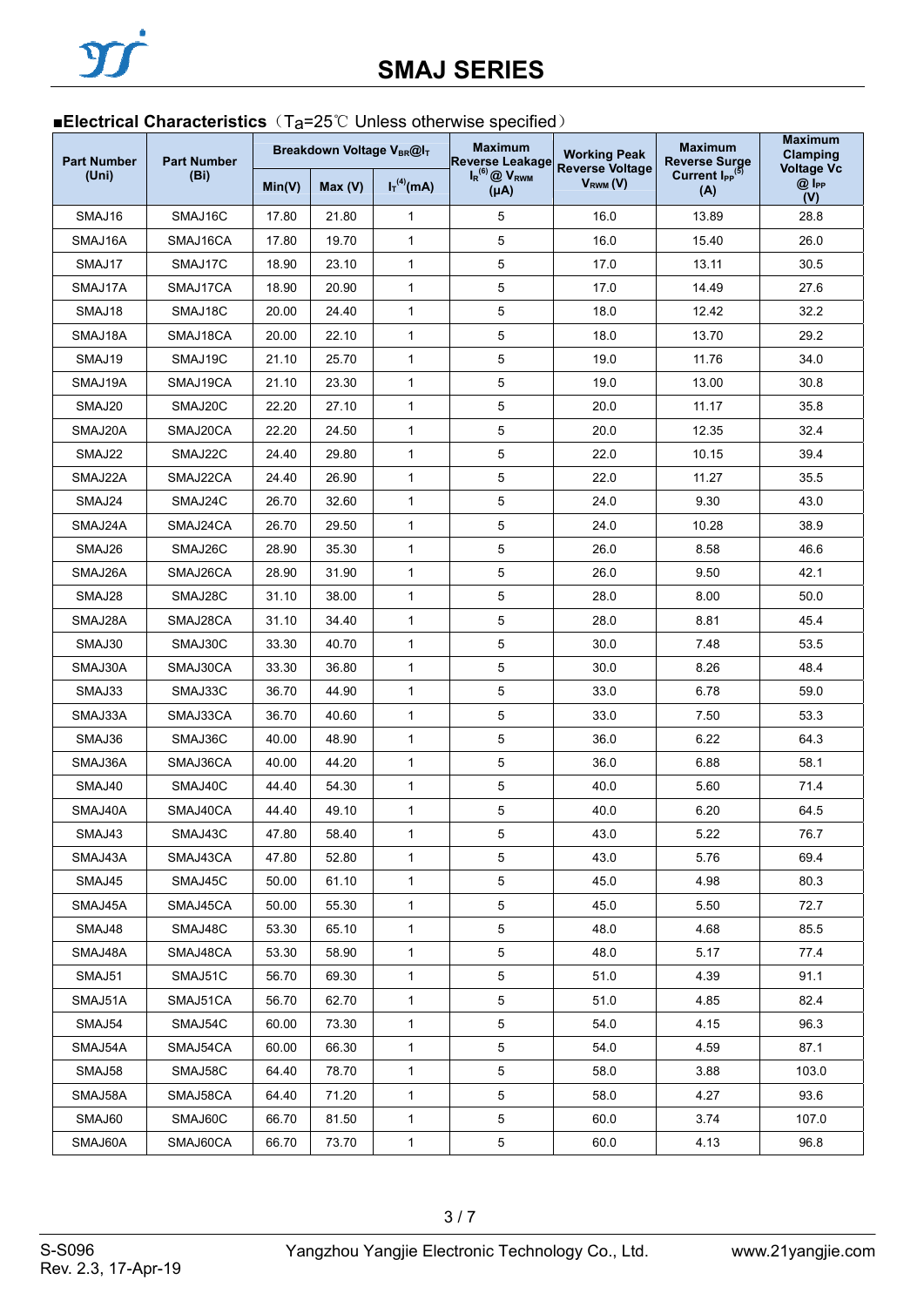## ■**Electrical Characteristics** (T<sub>a</sub>=25℃ Unless otherwise specified)

| Part           | Part Number(Bi) |        |        | <b>Maximum</b><br>Breakdown Voltage VBR@IT<br><b>Reverse Leakage</b> |                                      | <b>Working Peak</b><br><b>Reverse Voltage</b> | <b>Maximum</b><br><b>Reverse Surge</b>        | <b>Maximum</b><br>Clamping<br><b>Voltage Vc</b> |
|----------------|-----------------|--------|--------|----------------------------------------------------------------------|--------------------------------------|-----------------------------------------------|-----------------------------------------------|-------------------------------------------------|
| Number(Uni)    |                 | Min(V) | Max(V) | $I_T^{(4)}(mA)$                                                      | $I_R^{(6)}$ @ $V_{RWM}$<br>$(\mu A)$ | $V_{RWM} (V)$                                 | Current I <sub>PP</sub> <sup>(5)</sup><br>(A) | $@I_{PP}$<br>(V)                                |
| SMAJ64         | SMAJ64C         | 71.10  | 86.90  | $\mathbf{1}$                                                         | 5                                    | 64.0                                          | 3.51                                          | 114.0                                           |
| SMAJ64A        | SMAJ64CA        | 71.10  | 78.60  | $\mathbf{1}$                                                         | 5                                    | 64.0                                          | 3.88                                          | 103.0                                           |
| SMAJ70         | SMAJ70C         | 77.80  | 95.10  | $\mathbf{1}$                                                         | 5                                    | 70.0                                          | 3.20                                          | 125.0                                           |
| SMAJ70A        | SMAJ70CA        | 77.80  | 86.00  | $\mathbf{1}$                                                         | 5                                    | 70.0                                          | 3.54                                          | 113.0                                           |
| SMAJ75         | SMAJ75C         | 83.30  | 102.00 | 1                                                                    | 5                                    | 75.0                                          | 2.99                                          | 134.0                                           |
| SMAJ75A        | SMAJ75CA        | 83.30  | 92.10  | $\mathbf{1}$                                                         | 5                                    | 75.0                                          | 3.31                                          | 121.0                                           |
| SMAJ78         | SMAJ78C         | 86.70  | 106.00 | 1                                                                    | 5                                    | 78.0                                          | 2.88                                          | 139.0                                           |
| SMAJ78A        | SMAJ78CA        | 86.70  | 95.80  | 1                                                                    | 5                                    | 78.0                                          | 3.17                                          | 126.0                                           |
| SMAJ80         | SMAJ80C         | 88.90  | 108.80 | $\mathbf{1}$                                                         | 5                                    | 80.0                                          | 2.79                                          | 143.2                                           |
| SMAJ80A        | SMAJ80CA        | 88.80  | 97.60  | 1                                                                    | 5                                    | 80.0                                          | 3.09                                          | 129.0                                           |
| SMAJ85         | SMAJ85C         | 94.40  | 115.00 | $\mathbf{1}$                                                         | 5                                    | 85.0                                          | 2.65                                          | 151.0                                           |
| SMAJ85A        | SMAJ85CA        | 94.40  | 104.00 | $\mathbf{1}$                                                         | 5                                    | 85.0                                          | 2.92                                          | 137.0                                           |
| SMAJ90         | SMAJ90C         | 100.00 | 122.00 | $\mathbf{1}$                                                         | 5                                    | 90.0                                          | 2.50                                          | 160.0                                           |
| SMAJ90A        | SMAJ90CA        | 100.00 | 111.00 | 1                                                                    | 5                                    | 90.0                                          | 2.74                                          | 146.0                                           |
| SMAJ100        | SMAJ100C        | 111.00 | 136.00 | 1                                                                    | 5                                    | 100.0                                         | 2.23                                          | 179.0                                           |
| SMAJ100A       | SMAJ100CA       | 111.00 | 123.00 | 1                                                                    | 5                                    | 100.0                                         | 2.47                                          | 162.0                                           |
| SMAJ110        | SMAJ110C        | 122.00 | 149.00 | 1                                                                    | 5                                    | 110.0                                         | 2.04                                          | 196.0                                           |
| SMAJ110A       | SMAJ110CA       | 122.00 | 135.00 | $\mathbf{1}$                                                         | 5                                    | 110.0                                         | 2.26                                          | 177.0                                           |
| SMAJ120        | SMAJ120C        | 133.00 | 163.00 | 1                                                                    | 5                                    | 120.0                                         | 1.87                                          | 214.0                                           |
| SMAJ120A       | SMAJ120CA       | 133.00 | 147.00 | $\mathbf{1}$                                                         | 5                                    | 120.0                                         | 2.07                                          | 193.0                                           |
| SMAJ130        | SMAJ130C        | 144.00 | 176.00 | $\mathbf{1}$                                                         | 5                                    | 130.0                                         | 1.73                                          | 231.0                                           |
| SMAJ130A       | SMAJ130CA       | 144.00 | 159.00 | 1                                                                    | 5                                    | 130.0                                         | 1.91                                          | 209.0                                           |
| SMAJ140        | SMAJ140C        | 155.00 | 190.00 | $\mathbf{1}$                                                         | 5                                    | 140.0                                         | 1.60                                          | 250.6                                           |
| SMAJ140A       | SMAJ140CA       | 155.00 | 171.00 | 1                                                                    | 5                                    | 140.0                                         | 1.76                                          | 226.8                                           |
| <b>SMAJ150</b> | SMAJ150C        | 167.00 | 204.00 | 1                                                                    | 5                                    | 150.0                                         | 1.49                                          | 268.0                                           |
| SMAJ150A       | SMAJ150CA       | 167.00 | 185.00 | $\mathbf{1}$                                                         | 5                                    | 150.0                                         | 1.65                                          | 243.0                                           |
| SMAJ160        | SMAJ160C        | 178.00 | 218.00 | $\mathbf 1$                                                          | 5                                    | 160.0                                         | 1.39                                          | 287.0                                           |
| SMAJ160A       | SMAJ160CA       | 178.00 | 197.00 | 1                                                                    | 5                                    | 160.0                                         | 1.54                                          | 259.0                                           |
| SMAJ170        | SMAJ170C        | 189.00 | 231.00 | 1                                                                    | 5                                    | 170.0                                         | 1.32                                          | 304.0                                           |
| SMAJ170A       | SMAJ170CA       | 189.00 | 209.00 | $\mathbf{1}$                                                         | 5                                    | 170.0                                         | 1.45                                          | 275.0                                           |
| SMAJ180        | SMAJ180C        | 200.00 | 244.00 | $\mathbf{1}$                                                         | 5                                    | 180.0                                         | 1.24                                          | 322.2                                           |
| SMAJ180A       | SMAJ180CA       | 200.00 | 220.00 | 1                                                                    | 5                                    | 180.0                                         | 1.37                                          | 291.6                                           |
| SMAJ190        | SMAJ190C        | 211.00 | 258.00 | $\mathbf{1}$                                                         | 5                                    | 190.0                                         | 1.18                                          | 340.1                                           |
| SMAJ190A       | SMAJ190CA       | 211.00 | 232.00 | 1                                                                    | 5                                    | 190.0                                         | 1.30                                          | 307.8                                           |
| SMAJ200A       | SMAJ200CA       | 224.00 | 247.00 | 1                                                                    | $\mathbf{1}$                         | 200.0                                         | 1.23                                          | 324.0                                           |
| SMAJ220A       | SMAJ220CA       | 246.00 | 272.00 | 1                                                                    | 1                                    | 220.0                                         | 1.12                                          | 356.0                                           |
| SMAJ250A       | SMAJ250CA       | 279.00 | 309.00 | $\mathbf{1}$                                                         | 1                                    | 250.0                                         | 0.99                                          | 405.0                                           |
| SMAJ300A       | SMAJ300CA       | 335.00 | 371.00 | $\mathbf{1}$                                                         | 1                                    | 300.0                                         | 0.82                                          | 486.0                                           |
| SMAJ350A       | SMAJ350CA       | 391.00 | 432.00 | 1                                                                    | 1                                    | 350.0                                         | 0.71                                          | 567.0                                           |
| SMAJ400A       | SMAJ400CA       | 447.00 | 494.00 | $\mathbf{1}$                                                         | 1                                    | 400.0                                         | 0.62                                          | 648.0                                           |
| SMAJ440A       | SMAJ440CA       | 492.00 | 543.00 | 1                                                                    | 1                                    | 440.0                                         | 0.56                                          | 713.0                                           |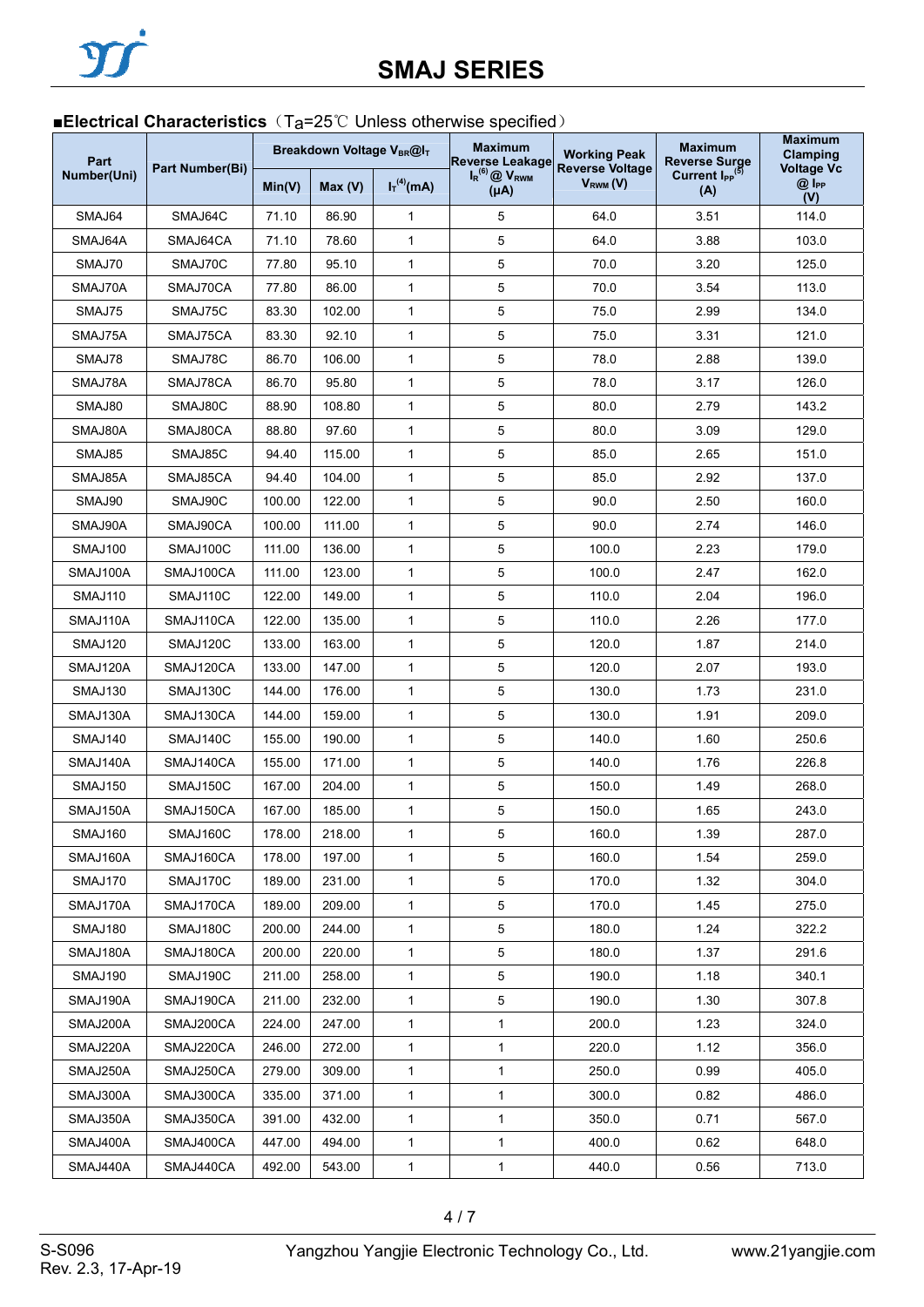

## **SMAJ SERIES**

Notes:

- (4) Pulse test:  $t_0$ ≤50ms
- (5) Surge current waveform per Fig. 3 and derated per Fig.2.
- (6) For bi-directional types having  $V_{RWM}$  of 10 V and less, the  $I_R$  limit is doubled.

### ■ **Characteristics (Typical)**

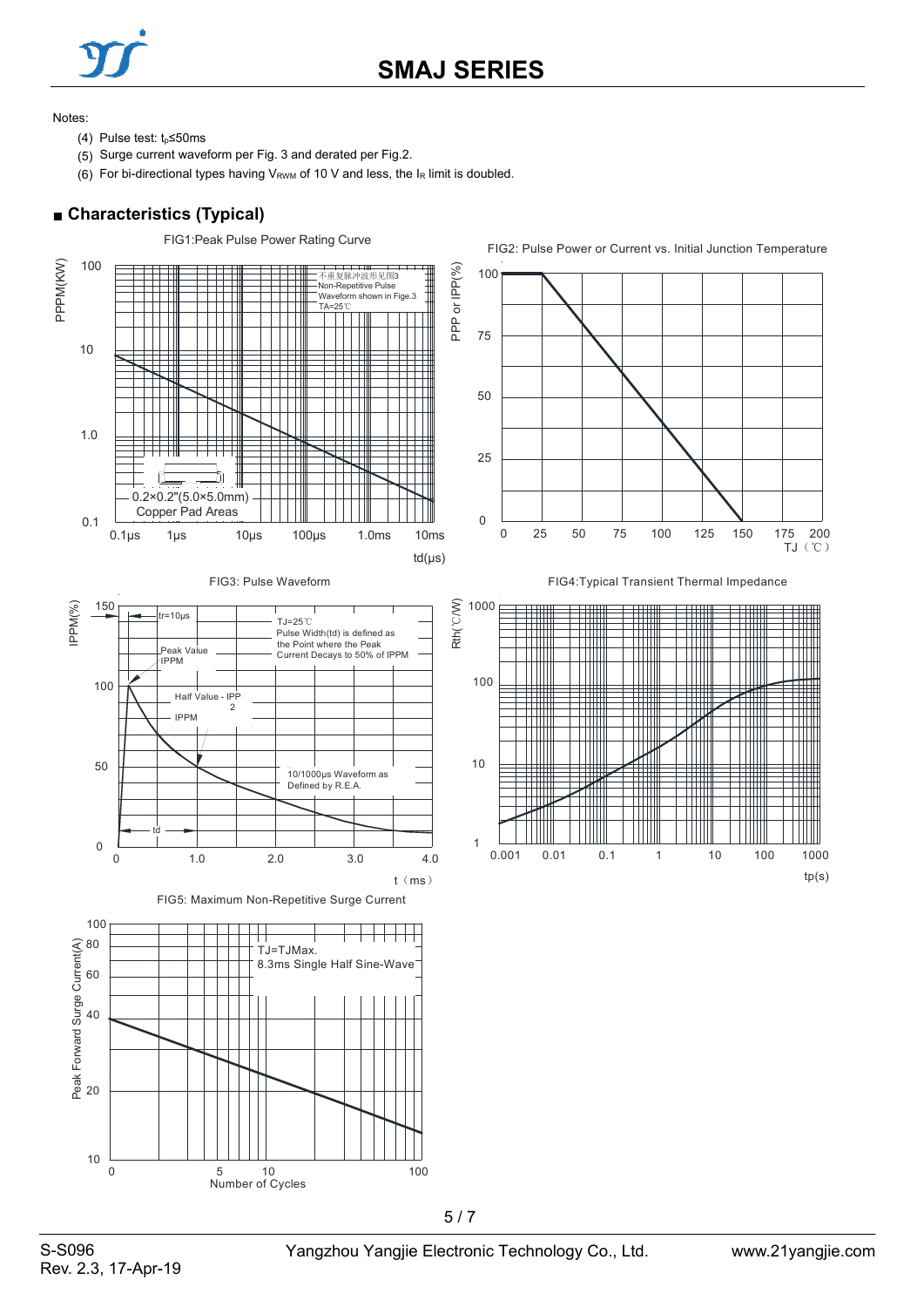## ■**Ordering Information (Example)**

| <b>PREFERED</b><br>P/N | <b>PACKAGE</b><br><b>CODE</b> | <b>UNIT WEIGHT(g)</b> | <b>MINIMUM</b><br><b>PACKAGE(pcs)</b> | <b>INNER BOX</b><br><b>QUANTITY(pcs)</b> | <b>OUTER CARTON</b><br><b>QUANTITY(pcs)</b> | <b>DELIVERY</b><br><b>MODE</b> |
|------------------------|-------------------------------|-----------------------|---------------------------------------|------------------------------------------|---------------------------------------------|--------------------------------|
| <b>SMAJ SERIES</b>     | F <sub>1</sub>                | Approximate 0.059     | 5000                                  | 10000                                    | 80000                                       | 13" reel                       |
| <b>SMAJ SERIES</b>     | F <sub>2</sub>                | Approximate 0.059     | 7500                                  | 15000                                    | 120000                                      | 13" reel                       |
| <b>SMAJ SERIES</b>     | F <sub>3</sub>                | Approximate 0.059     | 7500                                  | 15000                                    | 60000                                       | 13" reel                       |
| <b>SMAJ SERIES</b>     | F <sub>4</sub>                | Approximate 0.059     | 1800                                  | 7200                                     | 57600                                       | 7" reel                        |
| <b>SMAJ SERIES</b>     | F <sub>5</sub>                | Approximate 0.059     | 2000                                  | 8000                                     | 64000                                       | 7" reel                        |
| <b>SMAJ SERIES</b>     | F <sub>6</sub>                | Approximate 0.059     | 5000                                  | 10000                                    | 100000                                      | 13" reel                       |

### ■ **Outline Dimensions**



### **■Suggested Pad Layout**



| <b>DO-214AC(SMA)</b> |      |      |  |  |  |  |
|----------------------|------|------|--|--|--|--|
| Dim                  | Min  | Max  |  |  |  |  |
| A                    | 1.25 | 1.58 |  |  |  |  |
| B                    | 2.40 | 2.83 |  |  |  |  |
| C                    | 4.25 | 4.75 |  |  |  |  |
| D                    | 1.90 | 2.30 |  |  |  |  |
| E                    | 4.93 | 5.28 |  |  |  |  |
| F                    | 0.76 | 1.41 |  |  |  |  |
| G                    | 0.08 | 0.20 |  |  |  |  |
| н                    | 0.15 | 0.31 |  |  |  |  |

| DO-214AC(SMA)  |                    |  |  |  |
|----------------|--------------------|--|--|--|
| Dim            | <b>Millimeters</b> |  |  |  |
| P1             | 4.00               |  |  |  |
| P <sub>2</sub> | 1.50               |  |  |  |
| P3             | 6.50               |  |  |  |
| Q1             | 2.50               |  |  |  |
| Q2             | 1.70               |  |  |  |

6 / 7